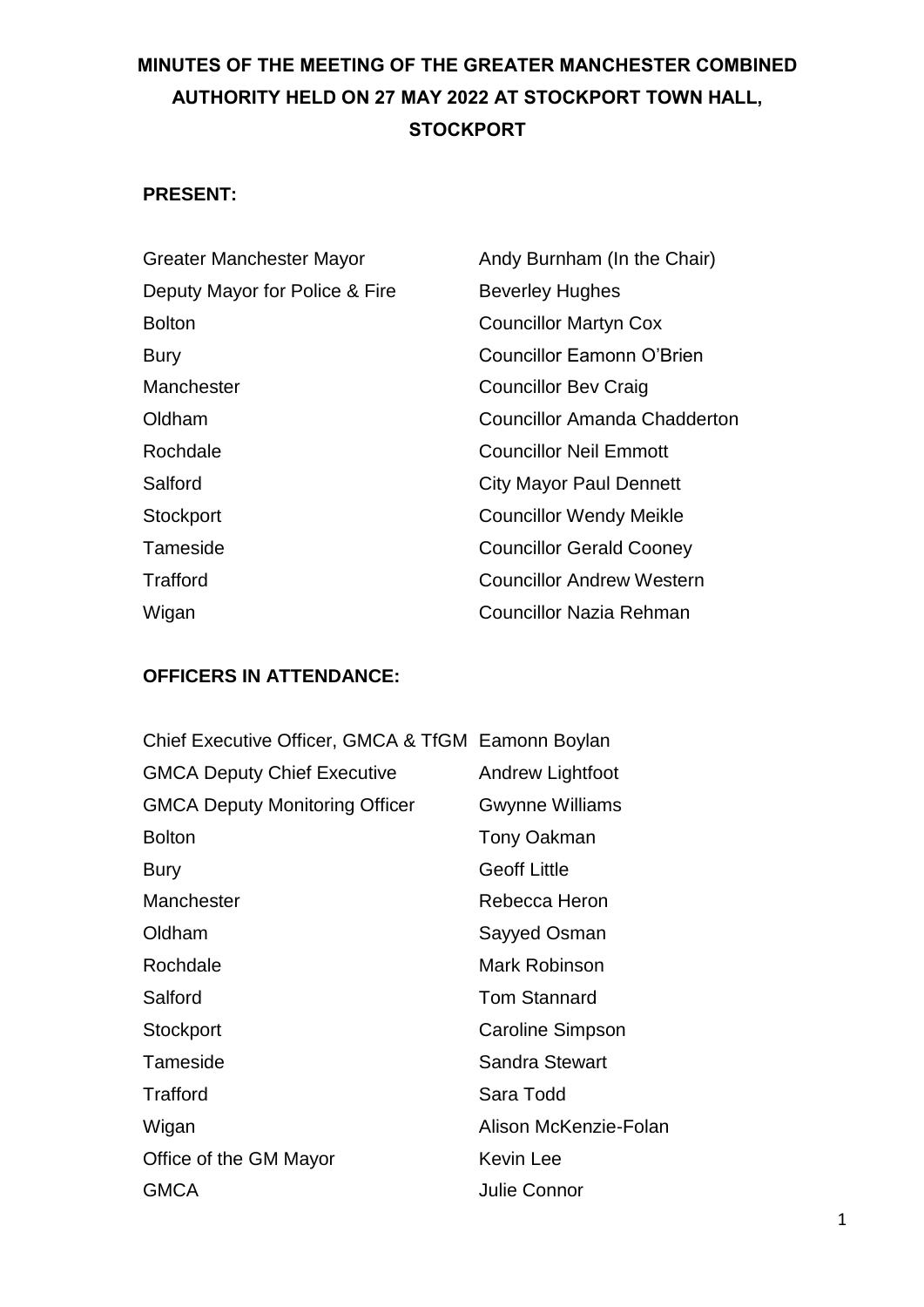GMCA Sylvia Welsh GMCA Nicola Ward

#### **GMCA 68/22 APOLOGIES**

#### **RESOLVED/-**

That apologies be received and noted from Councillor David Molyneux, Councillor Mark Hunter, Joanne Roney, Harry Catherall, Steven Pleasant, and Steve Rumbelow.

#### **GMCA 69/22 CHAIRS ANNOUNCEMENTS AND URGENT BUSINESS**

The GM Mayor, Andy Burnham and Councillor Andrew Western, Portfolio Lead for Clean Air, provided an update on the Clean Air Zone. The GMCA and the Government had agreed to put the scheme under review in February 2022 and Greater Manchester had been negotiating with Government surrounding the proposals for a revised scheme. It had been agreed that the new date of compliance would be 2026, which took into account the disruption to the vehicle market caused by the COVID-19 pandemic, amongst other issues.

A proposal had been developed to establish a non-charging Category B Clean Air Zone across the city region which would be based on incentives as opposed to charges. Under the proposed scheme, owners of non-compliant vehicles would not be charged for driving in the zone and would instead be encouraged to seek support to help an upgrade to a compliant vehicle. Letters have been sent to the Prime Minister and the Secretary of State, seeking an agreement in principle to the new proposals. No substantive response has yet been received from Government ahead of the 1 July deadline for agreeing a new scheme.

It was noted that Greater Manchester had been investing in public transport and infrastructure for over a decade in order to make improvements to air quality in the city region. By the end of 2022, 80% of the bus fleet across Greater Manchester would be compliant with legal air quality limits. There were also targeted proposals to electrify the bus fleet and Hackney carriages. The GMCA has previously supported the Zero Emission Bus Regional Areas (ZEBRA) scheme in Stockport and this, combined with the development of Stockport's Transport Interchange, would contribute to the entire fleet of 170 buses being electrified by the 2026 deadline.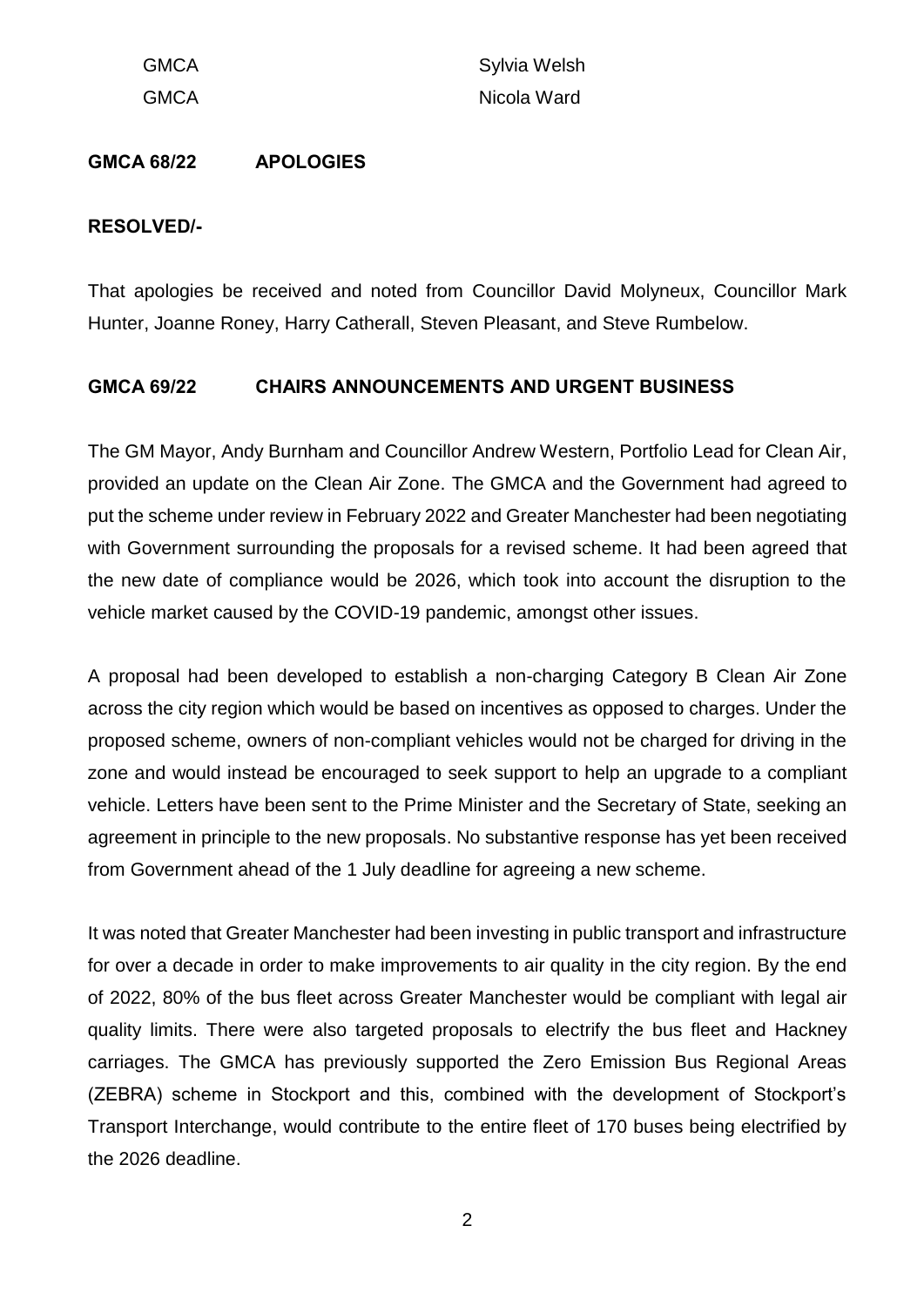There was confidence that the latest proposals would enable Greater Manchester to achieve compliance by the 2026 deadline. A letter had been sent to Members of Parliament who represented constituencies within Greater Manchester to outline the new proposals and request support for the new scheme. There had been some supportive replies, but members of the GMCA expressed their disappointment that there had been no response from those who had previously opposed the scheme. It was hoped that Greater Manchester would receive a response from Government soon.

## **RESOLVED /-**

- 1. That it be noted that the GM Mayor and Councillor Andrew Western, Portfolio Lead for Clean Air, had confirmed their position on a Non-Charging Category B Clean Air Zone for Greater Manchester with Government through a recent further letter to the Secretary of State, noting that an agreement was needed before 1 July 2022.
- 2. That Members of the GMCA note their disappointment in the lack of response from the Prime Minister and Secretary of State on any of these pieces of correspondence, nor a response from GM MPs in Government roles, following their individual correspondence.

### **GMCA 70/22 DECLARATIONS OF INTEREST**

### **RESOLVED /-**

There were no declarations of interest received in relation to any item on the agenda.

### **GMCA 71/22 APPOINTMENTS TO GREATER MANCHESTER BODIES**

Gwynne Williams, Deputy Monitoring Officer, took Members through a report which presented a series of appointments to be considered by the GMCA.

### **RESOLVED /-**

1. That the appointments by the Greater Manchester Local Authorities of members and substitute members to the Greater Manchester Combined Authority for 2022/23 be noted as shown below.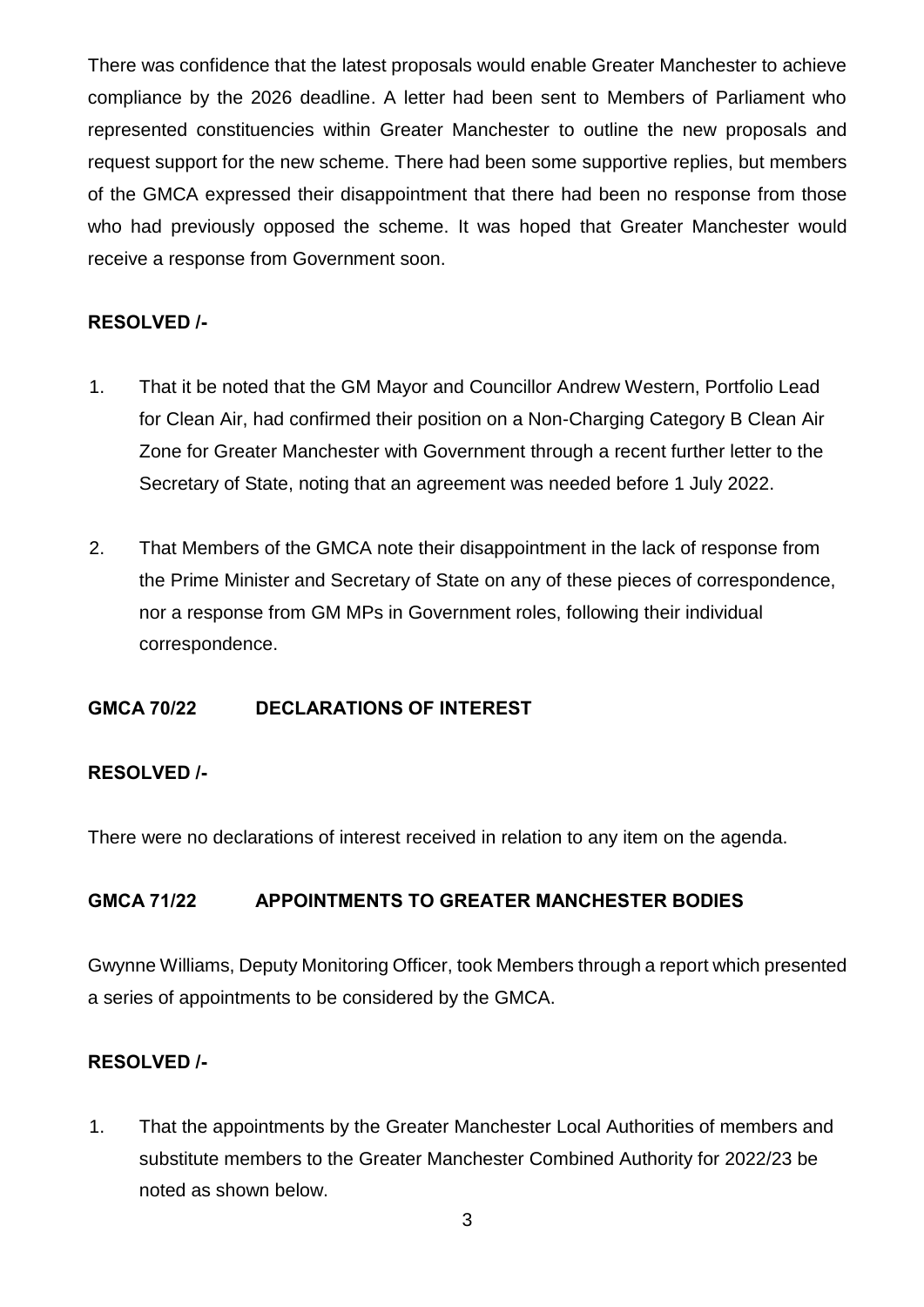| <b>District</b>   | <b>Member</b>           | <b>Substitute Member</b>    |  |
|-------------------|-------------------------|-----------------------------|--|
| <b>GMCA</b>       | Andy Burnham            |                             |  |
| <b>Bolton</b>     | Martyn Cox (Con)        | Hilary Fairclough Con)      |  |
| <b>Bury</b>       | Eamonn O'Brien (Lab)    | To be confirmed             |  |
| <b>Manchester</b> | Bev Craig (Lab)         | Luthfer Rahman (Lab)        |  |
| Oldham            | Amanda Chadderton (Lab) | To be confirmed             |  |
| <b>Rochdale</b>   | Neil Emmott (Lab)       | Dalaat Ali (Lab)            |  |
| <b>Salford</b>    | Paul Dennett (Lab)      | John Merry (Lab)            |  |
| <b>Stockport</b>  | Mark Hunter (Lib Dem)   | Wendy Meikle (Lib Dem)      |  |
| <b>Tameside</b>   | Gerald P Cooney (Lab)   | <b>Bill Fairfoull (Lab)</b> |  |
| <b>Trafford</b>   | Andrew Western (Lab)    | Catherine Hynes (Lab)       |  |
| Wigan             | David Molyneux (Lab)    | Nazia Rehman (Lab)          |  |

- 2. That it be noted that the GMCA had been notified of a number of forthcoming changes to those substitute members appointed, with the updated appointments to be reported at the next meeting of the GMCA.
- 3. That it also be noted that all substitute members will be invited to attend meetings of the GMCA, with the ability to be able to speak at meetings of the GMCA, but not vote (unless acting in the absence of their member) as provided for in the Constitution.
- 4. That the appointment of the GMCA Audit Committee for 2022/23 be approved as shown below:

|                | Member                   | <b>District</b> |
|----------------|--------------------------|-----------------|
| 1              | Cllr J Walsh (Con)       | <b>Bolton</b>   |
| 2              | Cllr M Whitby (Lab)      | <b>Bury</b>     |
| 3              | Cllr S Russell (Lab)     | Manchester      |
| $\overline{4}$ | Cllr P Williams (Lab)    | Rochdale        |
|                | <b>Substitute Member</b> |                 |
| 1              | Cllr T Kelly (Lab)       | Salford         |
| 2              | Cllr C Roberts (Lab)     | Wigan           |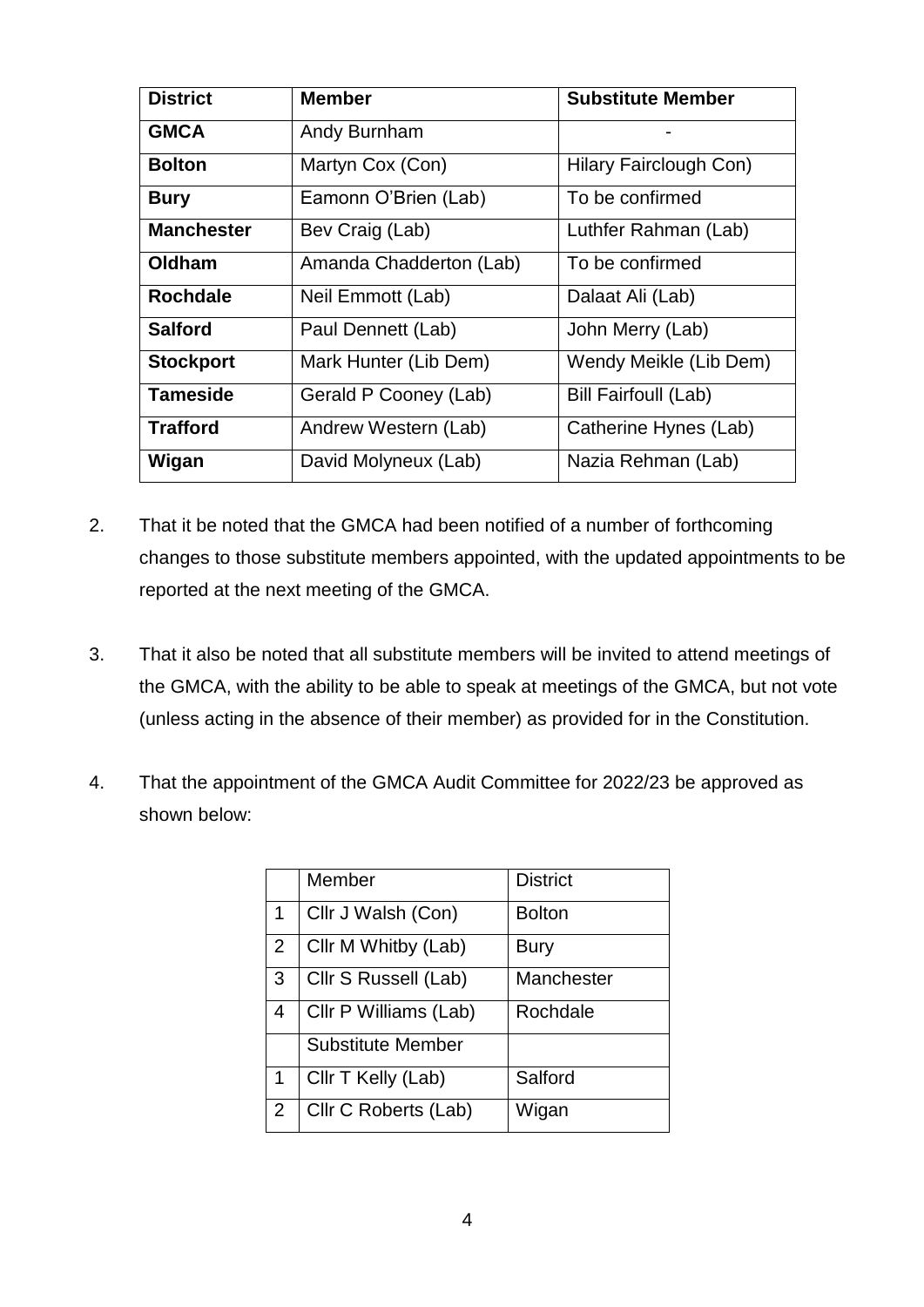5. That the appointments made by the GM Local Authorities to the GM Transport Committee for 2022/23 be noted as shown below:

| <b>District</b>   | <b>Member</b>          | <b>Substitute Member</b> |  |
|-------------------|------------------------|--------------------------|--|
| <b>Bolton</b>     | Cllr S Haslam (Con)    | Cllr S Hartigan (Con)    |  |
| <b>Bury</b>       | Cllr K Peel (Lab)      | Cllr N Bailey (Lab)      |  |
| <b>Manchester</b> | Cllr D Noor (Lab)      | Cllr C Wills (Lab)       |  |
|                   | Cllr N Hassan (Lab)    | Cllr T Judge (Lab)       |  |
| Oldham            | To be confirmed        | To be confirmed          |  |
| <b>Rochdale</b>   | Cllr P Burke (Lab)     | Cllr A Rashid (Lab)      |  |
| <b>Salford</b>    | Cllr R Jones (Lab)     | Cllr D Bailey (Lab)      |  |
| <b>Stockport</b>  | Cllr A Clark (Lib Dem) | To be confirmed          |  |
| <b>Tameside</b>   | Cllr W Bray (Lab)      | Cllr J Jackson (Lab)     |  |
| <b>Trafford</b>   | Cllr A Williams (Lab)  | Cllr S Adshead (Lab)     |  |
| Wigan             | Cllr J Vickers (Lab)   | Cllr M Aldred (Lab)      |  |

- 6. That it be noted that the GM Mayor is a member of the GM Transport Committee.
- 7. That Councillor Amanda Chadderton be appointed as a substitute member to attend meetings of the GM Transport Committee, in the Mayor's absence.
- 8. That Councillor Andrew Western be appointed to the GM Transport Committee and Councillor Eamonn O'Brien be appointed to act as a substitute member.
- 9. That it be noted that the GM Mayor will determine the remaining appointments to the Transport Committee.
- 10. That it be noted that the GM Transport Committee shall select and recommend the appointment of a Chair for approval by the Mayor.
- 11. That the appointment of the GM Mayor to the Transport for the North Board be noted and that Councillor Andrew Western be appointed to act as a substitute member to attend meetings of the Transport for the North Board, in the Mayor's absence.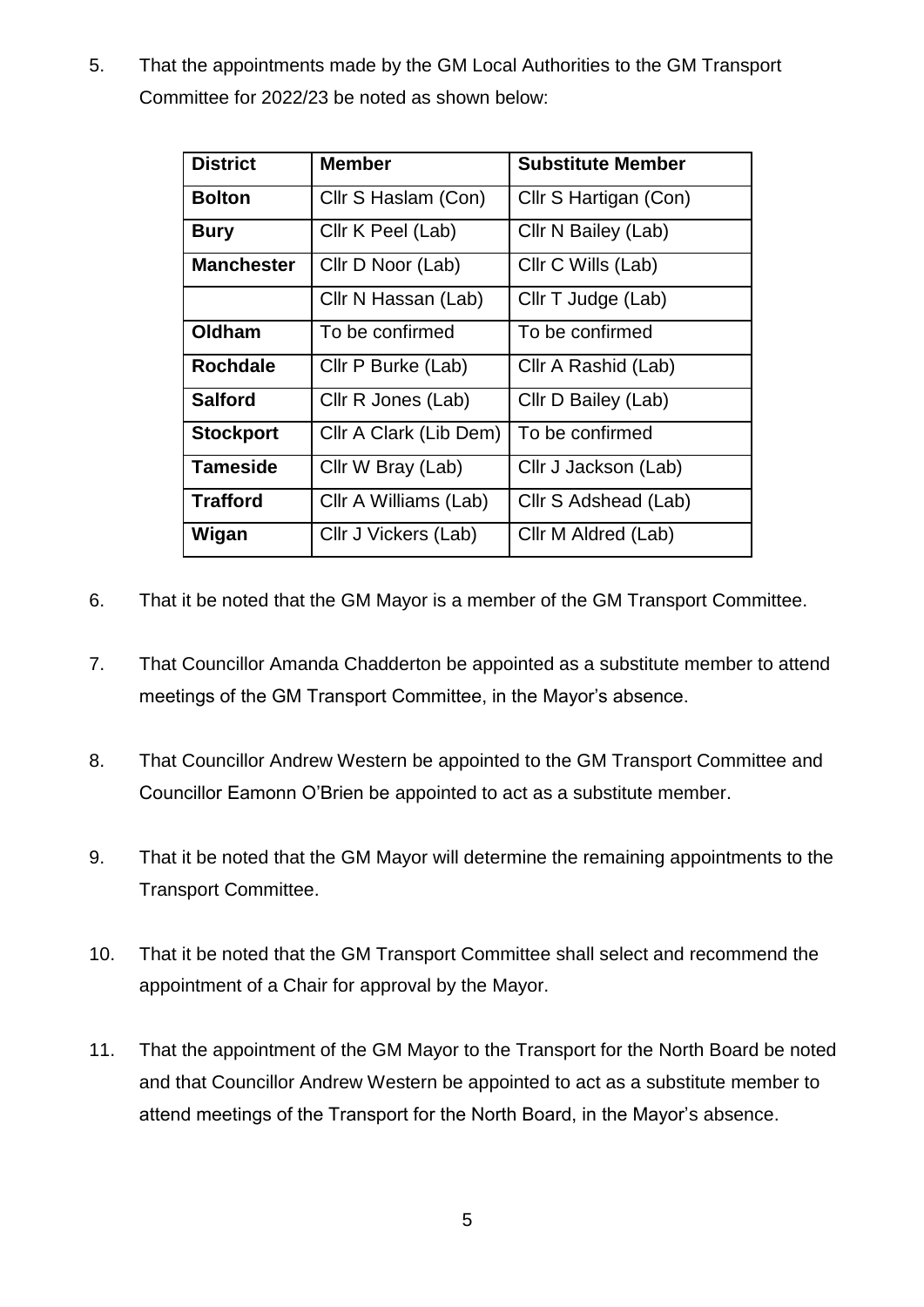12. That Councillor Roger Jones (Salford) be appointed to the Transport for the North Scrutiny Committee, and Councillor Joanne Marshall (Wigan) be appointed to act as substitute.

## **GMCA 72/22 MINUTES OF THE GMCA MEETING HELD ON 25 MARCH 2022**

### **RESOLVED /-**

That the minutes of the GMCA meeting held on 25 March 2022 be approved.

## **GMCA 73/22 MINUTES OF THE GM WASTE AND RECYLCING COMMITTEE MEETING HELD ON 23 MARCH 2022**

#### **RESOLVED /-**

That the minutes of the GM Waste and Recycling Committee meeting held on 23 March 2022 be noted.

## **GMCA 74/22 MINUTES OF THE GM TRANSPORT COMMITTEE MEETING HELD ON 24 MARCH 2022**

### **RESOLVED /-**

That the minutes of the GM Transport Committee meeting held on 24 March 2022 be noted.

**GMCA 75/22 MINUTES OF THE GM AUDIT COMMITTEE MEETING HELD ON 22 APRIL 2022**

#### **RESOLVED /-**

That the minutes of the GM Audit Committee meeting held on 22 April 2022 be noted.

#### **GMCA 76/22 MAYOR'S CYCLING AND WALKING CHALLENGE FUND**

The GM Mayor, Andy Burnham, presented a report which sought Members' approval for the delivery of funding requirements for the Rochdale Castleton Corridor Mayor's Challenge Fund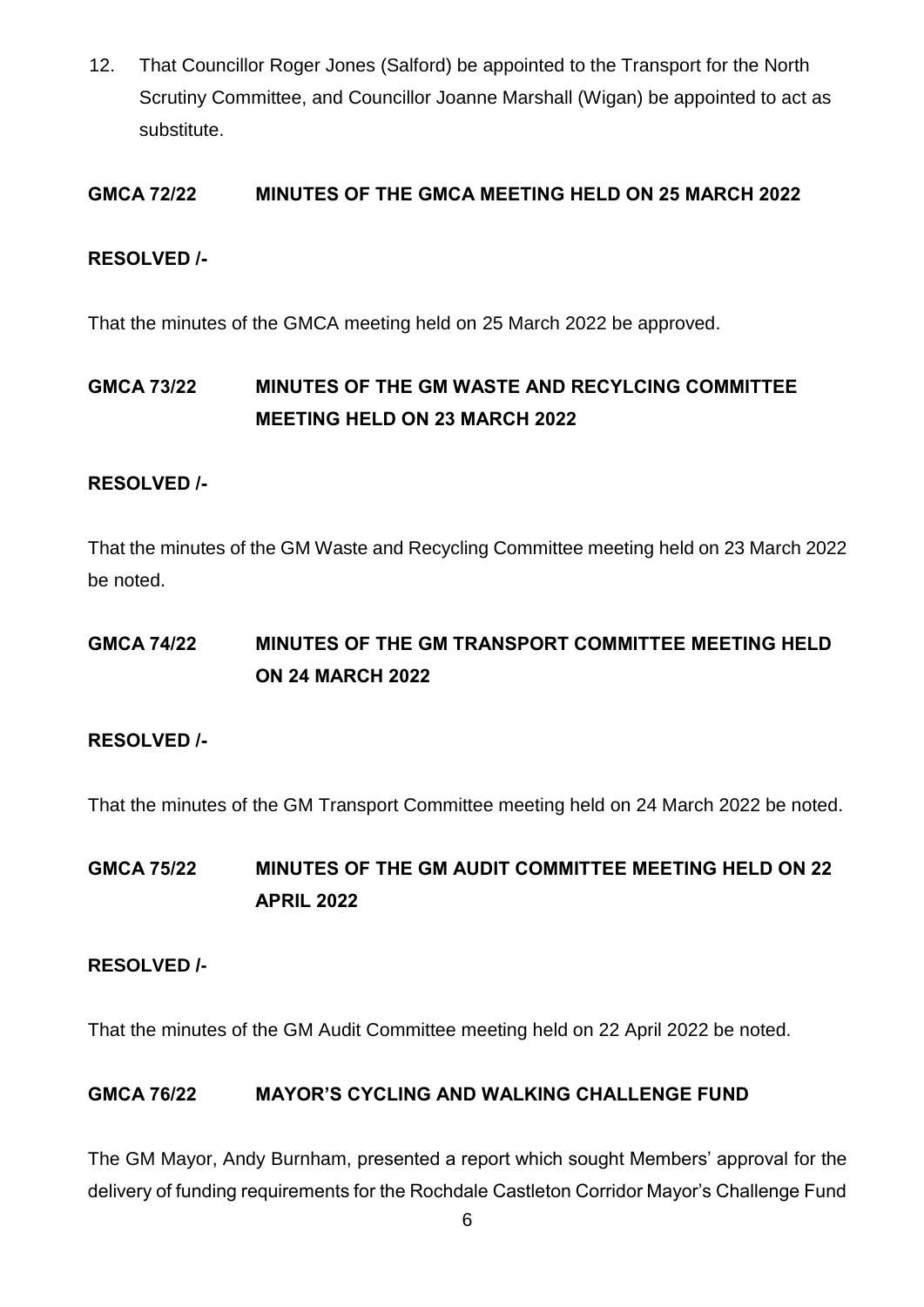(MCF) Cycling and Walking Scheme, and the addition of Central Government funding to GM's cycling and walking capital and revenue programmes. The Rochdale Castleton Corridor had been endorsed by the Cycling and Walking Programme Board and would provide vital links between Castleton town centre, the rail station and other key locations in the area. It would also include two CYCLOPS junctions to support the integration of cycling and walking into the road transport network.

A total of £13.7 million had been awarded to Greater Manchester under the Active Travel Capital Grant for seven schemes across the conurbation. The schemes would be designed and delivered as soon as possible in consultation with Active Travel England. Oldham had been selected as part of a national social prescribing pilot which would examine how health could be integrated within active travel. Additionally, Greater Manchester had been allocated funding to develop a feasibility study into a mini-Holland scheme. A shortlisting exercise would be undertaken to identify a preferred location out of the five proposals that had been submitted at the expression of interest stage. Greater Manchester had also been allocated £2.88 million of Active Travel Revenue Capability Grant Funding, which would be used to progress a variety of proposals including: the development of capital infrastructure proposals; the progression of a GM active travel monitoring network; and activation programmed including cycle parking for businesses and School Streets initiatives.

It was brought to Members' attention that Dame Sarah Storey had now begun her role as the Active Travel Commissioner for Greater Manchester, which included support of the delivery of the Bee Active Network. The active travel network would be the largest in the country, at 1,800 miles, long when completed.

Members noted that the Rochdale Castleton Corridor would have a major role to play in the regeneration of Castleton. Although delivery could potentially cause some disruption for residents, the eventual outcome of the project would have lasting value, greatly improve connectivity and provide new opportunities for safe active travel in the area.

### **RESOLVED /-**

1. That the release of £1,975,140 of MCF funding, and £2,200,000 of Active Travel (Tranche 3) funding for the Rochdale Castleton Phase 1 scheme be approved, in order to secure full approval and enable continued scheme delivery through the signing of the necessary legal agreement.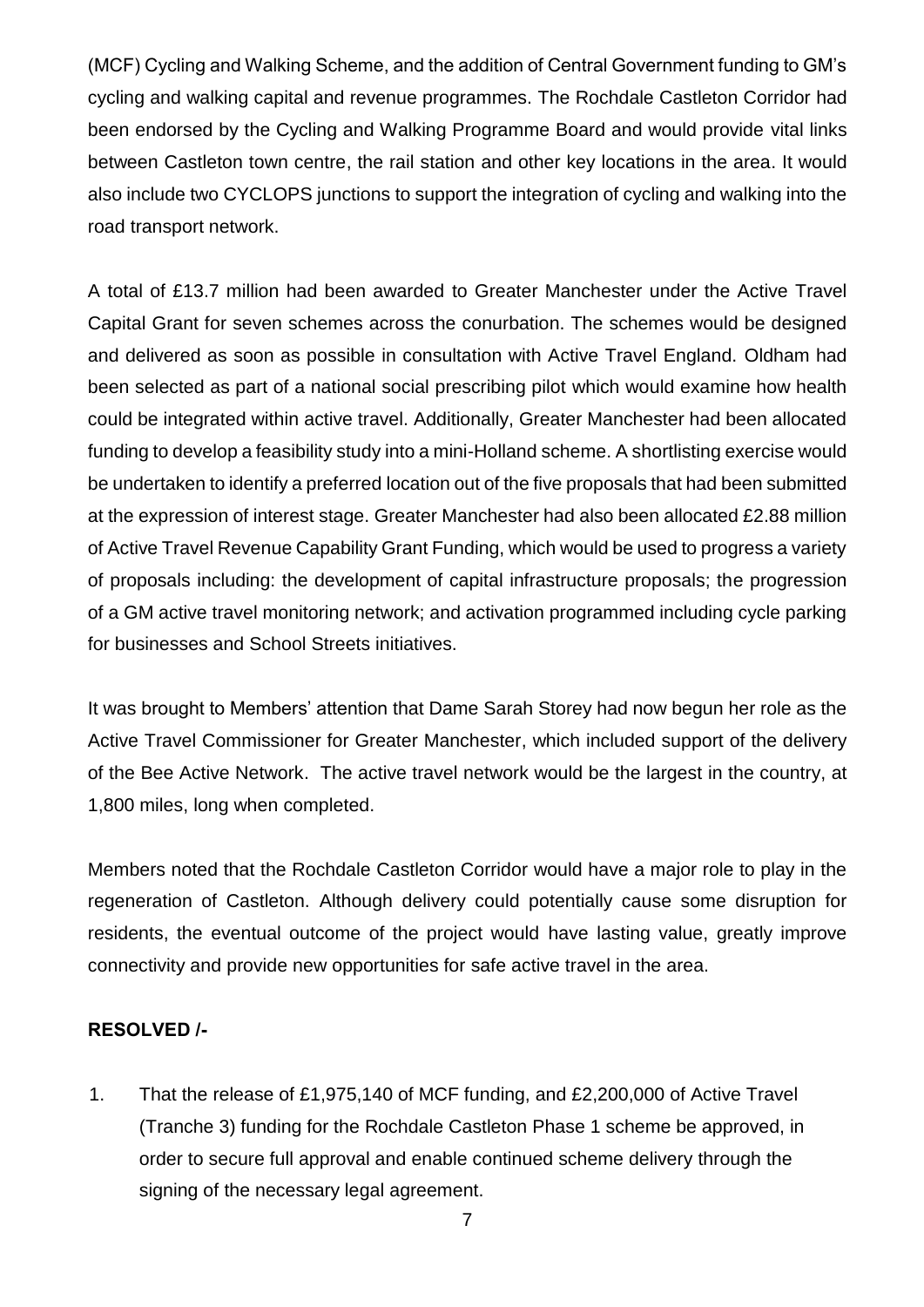- 2. That the award of £13.07 million for the Active Travel (Tranche 3) Capital Grant and approve the addition to the 2022/2023 GMCA Capital Programme be noted.
- 3. That the award of £0.18 mullion of funding from Department for Transport with respect to the Mini Holland Feasibility Grant and the Active Travel Social Prescribing Feasibility Grant for financial year 2022/23 be noted, and that the inclusion of this funding and associated costs in the 2022/23 GMCA Transport Revenue Budget be noted.
- 4. That the updated position regarding the GM Capability Fund be noted, and that the inclusion of this expenditure and funding in the 2022/23 GMCA Transport Revenue Budget be approved.

## **GMCA 77/22 MONTHLY ECONOMIC UPDATE**

The GM Mayor, Andy Burnham, introduced a report which provided the latest version of the Greater Manchester Economic Resilience dashboard as well as an overview of activity related to the Greater Manchester Local Industrial Strategy and the Economy portfolio. The report highlighted the Centre for Progressive Policy's findings that the North of England was more sensitive to the cost-of-living crisis compared to the south. The Centre has found that 24% of respondents have eaten less because of the pressures on household budgets, which was very concerning. The Chancellor had recently announced a scheme of measures to address the cost-of-living and energy crises, which would substantially support residents but would need to be kept under close review.

Interest in the Good Employment Charter had continued to grow and over 850 organisations had engaged with the Charter so far, which demonstrated the widespread appetite to rethink employment. The real living wage campaign had also been gaining traction and recent figures had shown that 80% of employees in the city region were now paid the real living wage. It was emphasised that GM's ambition was to achieve at least 90% of employees being paid the real living wage by 2024, and that this would be achievable by driving uptake through procurement and other methods.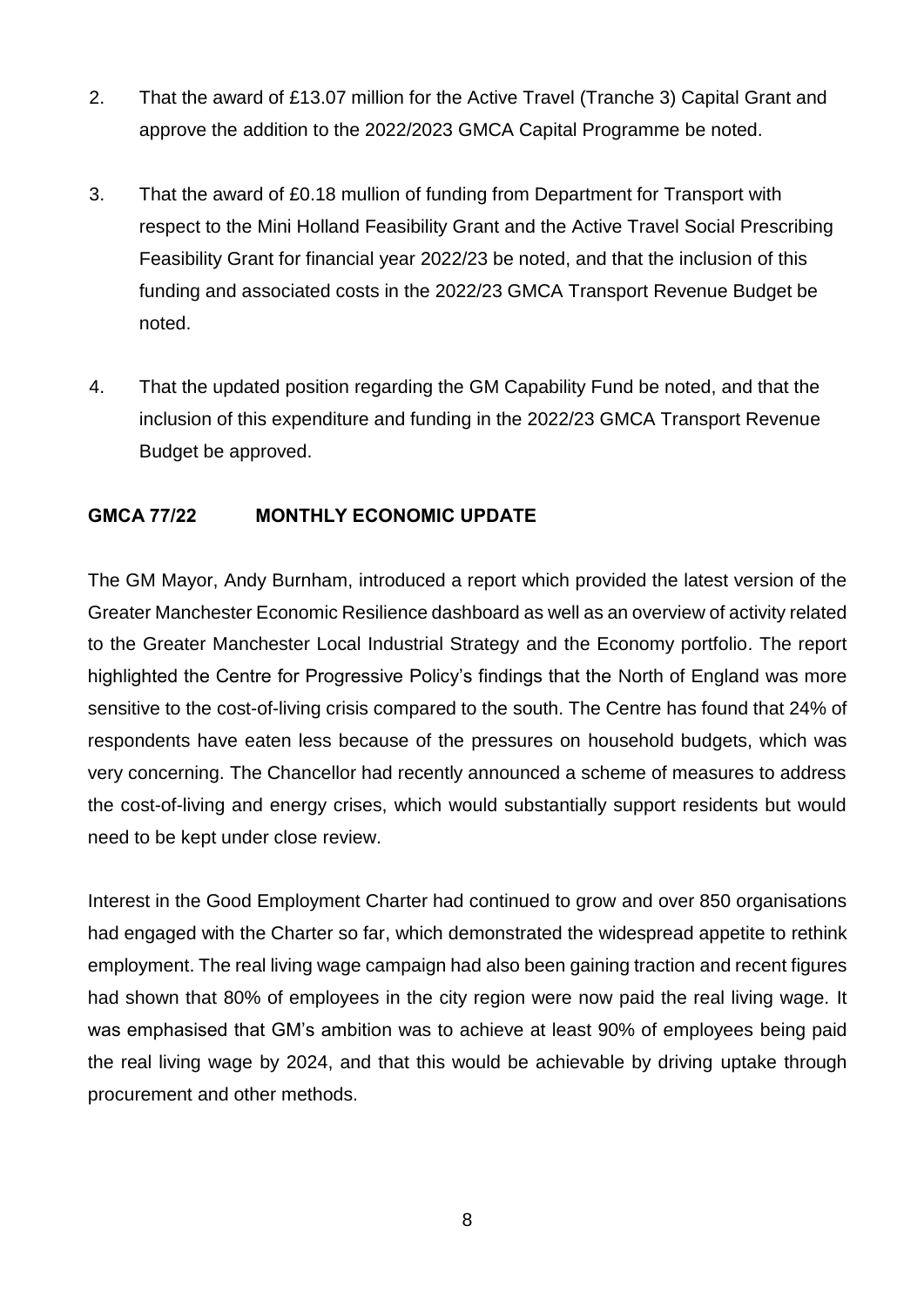The Enterprising You scheme had been the first self-employed support scheme to be established in the city region. It had achieved great success so far: 2125 people had started the scheme and 82% of those had completed it, leading to increases in turnover.

Phase two of the Greater Manchester and Cheshire Life Sciences Fund had been launched and would build on the success of phase one. The new partnership with Cheshire had created a £20 million fund for life sciences and there had already been high levels of interest in the Fund.

Concerns were raised regarding the impact that the cost-of-living crisis would also have on businesses within the city region, especially those within the hospitality sector who had already been greatly affected by the COVID-19 pandemic. Some businesses within the sector had given stark warnings that the next two years would be incredibly difficult, and it was noted that the Mayor's Night Time Economy Adviser, Sacha Lord, had been asked to survey businesses to better understand the challenges being faced. It was reported that footfall currently remained strong and that the volume of people using public transport for leisure purposes had remained fairly constant. The GMCA would continue to monitor the situation for businesses leading up to the Autumn budget so that it could make the case for additional business support if necessary.

There were further concerns regarding McVities' proposal to transfer some of its operations away from its current factory in Stockport. The company had a long history on its current site and the factory was iconic across Greater Manchester. Moving some of the company's production operations to a new site would increase carbon emissions, which was undesirable given the climate crisis. There had been conversations with trade unions about keeping jobs on the current site and these discussions would continue.

### **RESOLVED /-**

- 1. That the latest update of the Greater Manchester Economic Resilience Dashboard and response, including delivery of the Local Industrial Strategy and Greater Manchester Economic Vision be noted.
- 2. That members of the GMCA be invited to share the model currently being used by Bury in order to better engage with the hospitality sector.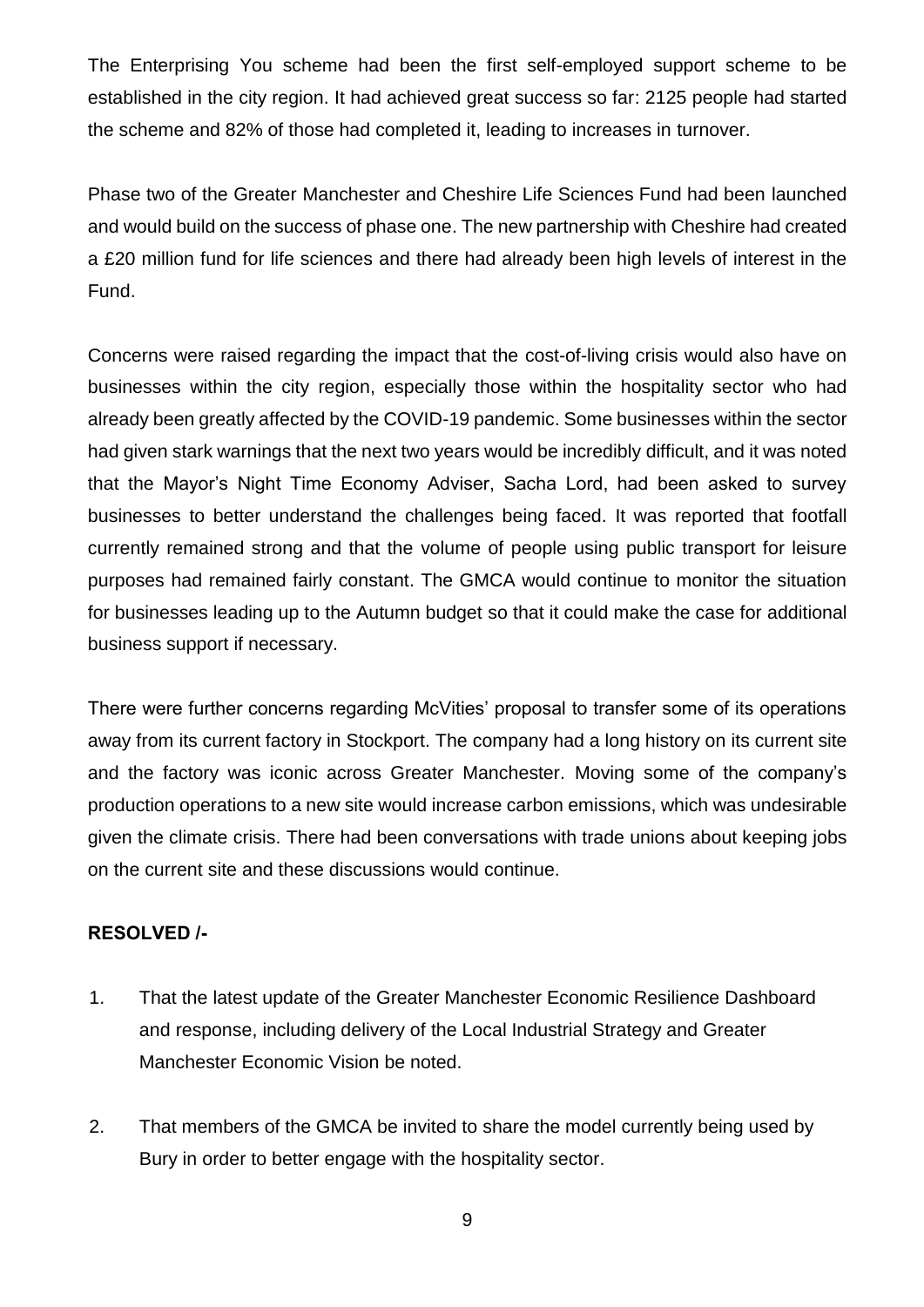3. That it be noted that the GM Mayor would commission Sacha Lord, GM Night Time Economy Advisor, to undertake a survey across the hospitality sector to better understand the real issues going forward and the potential further impact given the current cost of living crisis.

## **GMCA 78/22 GREATER MANCHESTER LAND COMMISSION COMMENCEMENT UPDATE**

Salford City Mayor, Paul Dennett, Portfolio Lead for Housing, Homelessness and Infrastructure, introduced a report which set out the intent to establish the Greater Manchester Land Commission (GMLC). Its role would be to ensure that public sector land holders engaged with local delivery plans and visions, and that they would commit to unlocking the land's value to support housing, economic growth, community development and sustainability in line with the locally agreed vision for areas. The first meeting of the GMLC would be used to formally approve its objectives and gain member agreement to work with the Local Authorities and GMCA to deliver local ambitions. The role of the Commission would be developed, recognising existing arrangements already in place such as those of the Strategic Infrastructure Board and the Strategic Estates Groups. The report sought to agree the objectives of the proposed GMLC, confirm the partnership participation of predominantly public sector partner attendees, and to recommend commencement of the GMLC.

The GMLC had previously been agreed by the GMCA but had not formerly been established. It was recognised that work was already underway and that the Commission would not duplicate this work but would add value by delivering plans and visions through collaboration. It would bolster current activity and would learn from the experience of others. The Commission would also create a mechanism for dialogue with Government, public and private partners, utilities companies, and religious partners, as well as many others.

It was noted by Members that the Commission had a vital part to play in accelerating regeneration in the city region. The example of rail stations was provided and it was hoped that the Commission could work with Network Rail to speed up the improvement of rail station infrastructure, making stations more accessible for people with accessibility requirements.

### **RESOLVED /-**

10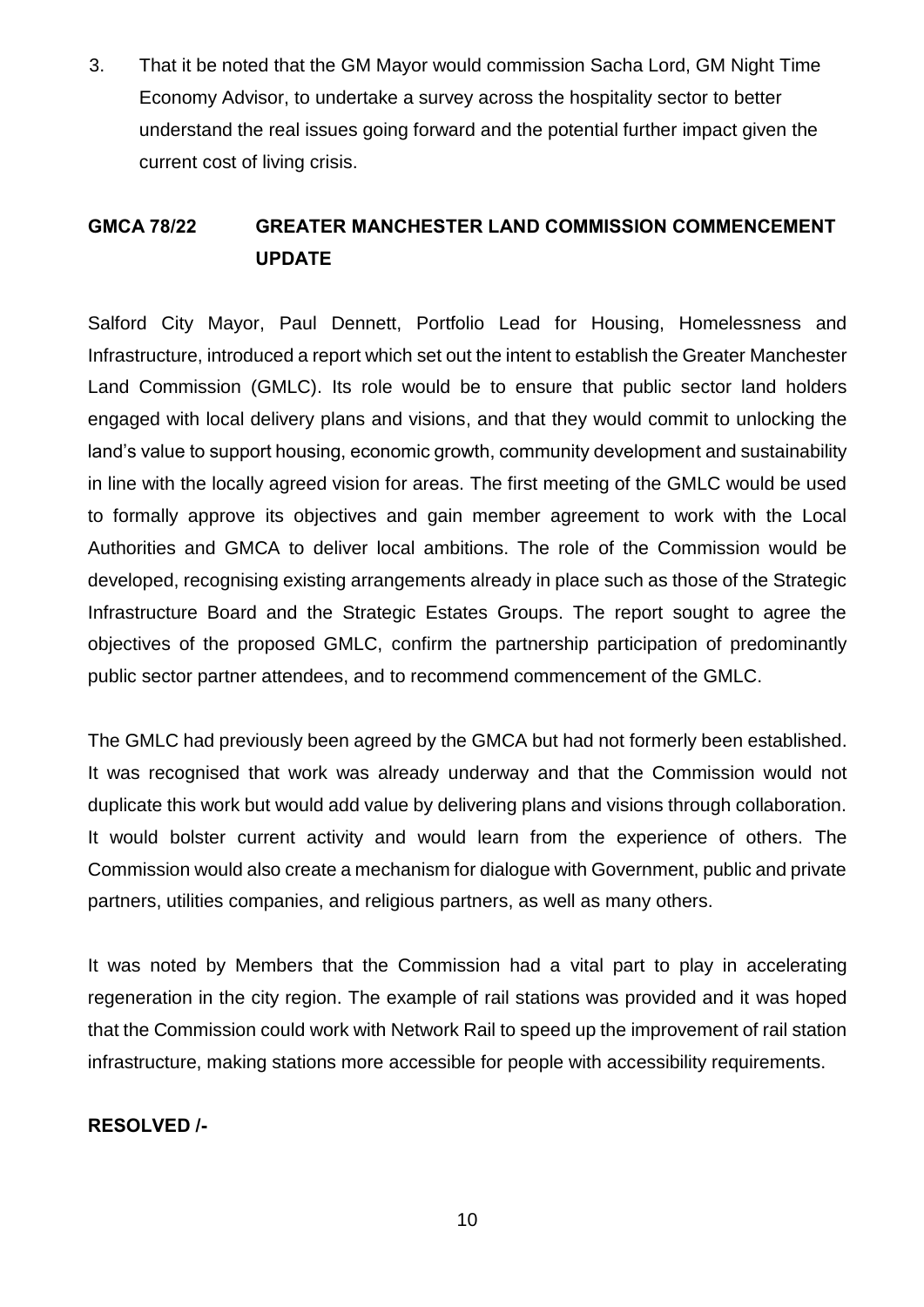- 1. That the establishment, purpose, and commencement of the GM Land Commission be approved.
- 2. That it be noted that the GMCA Governance Team will determine the meeting schedule.
- 3. That the proposed partner memberships of the GM Land Commission be noted.

#### **GMCA 79/22 HOMELESSNESS BUDGET**

Salford City Mayor, Paul Dennett, Portfolio Lead for Housing, Homelessness and Infrastructure, introduced a report which sought approval to administer a range of Government grants relating to the homelessness budget for 2022/23 and beyond. The report set out some of the city region's key achievements so far and attention was brought to specific proposals within the report.

GM had been chosen as one of five pilot areas for devolved funding from the Ministry of Justice, which had provided 132 community accommodation placements for 338 out of 366 eligible people released from custody over the space of one year. Due to the pilot's success, the Government had extended the scheme and its funding to 2026/27. In addition, the GM Rough Sleeper Accommodation Programme had delivered 466 units to date and the proposed funding would deliver an additional 60 units. Furthermore, the Housing First pilot, which had supported over 325 tenancies with an 85% retention rate across three years, had been granted an extension by Government. GM had placed bids for funding amounting to £7 million, which would fund the scheme until 2024. Finally, the GM Rough Sleeper Initiative would continue and would increase capacity, capability and collaboration in GM with the aim of ending rough sleeping. Existing interventions would be supported to continue and new activity would commence.

Baroness Beverley Hughes, Deputy Mayor for Policing, Crime, Criminal Justice and Fire, reflected on the unique arrangements that were in place for the community accommodation scheme. Instead of delivering a North West scheme, Greater Manchester had been able to negotiate an agreement that had allowed it to have a regional focus and this had been crucial to the scheme's success. Creating safe housing was the starting point for reducing reoffending and Greater Manchester had been able to go further and faster in making this a reality for custody-leavers.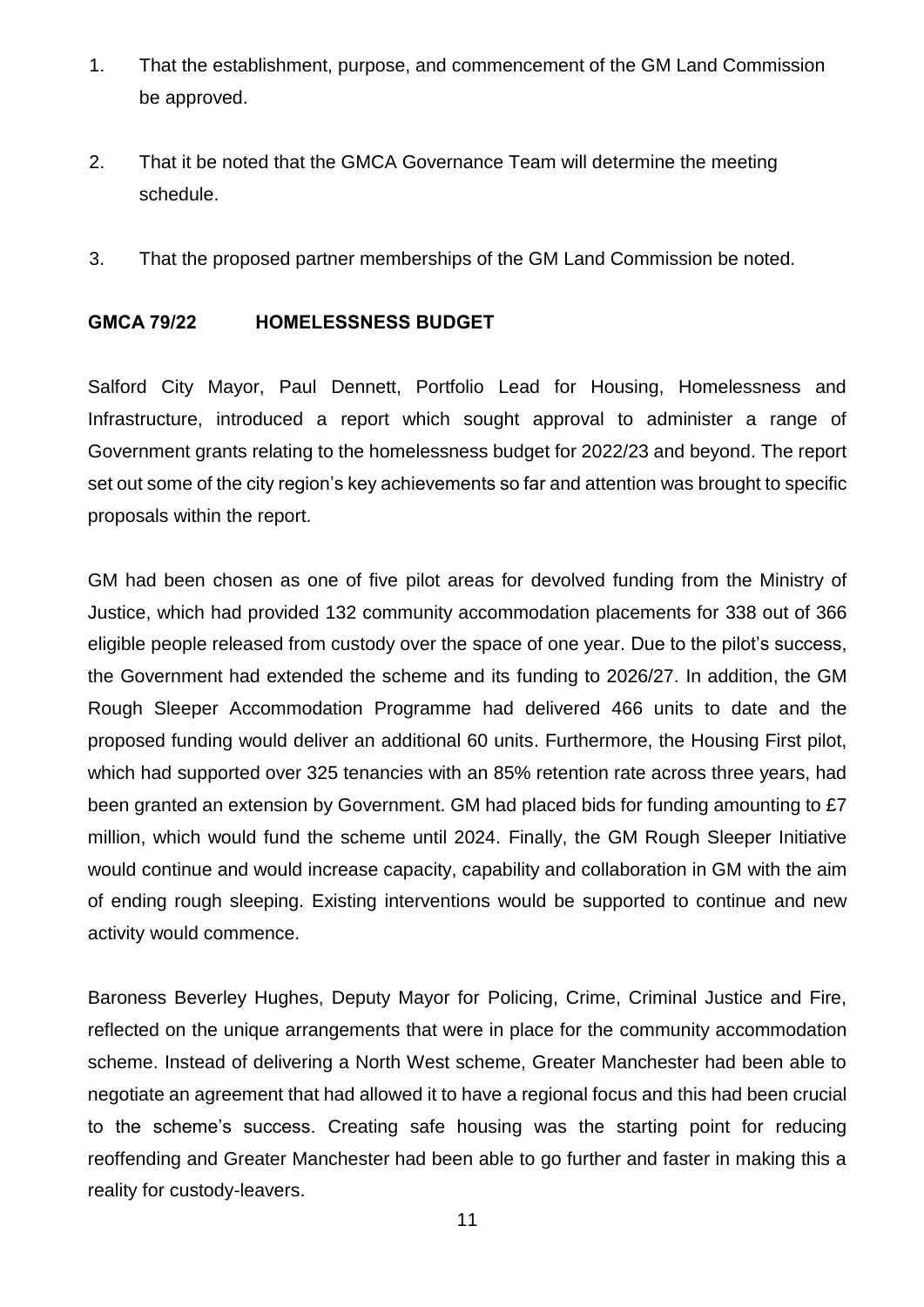Members noted the excellent progress that had been made in addressing homelessness and rough sleeping thorughout GM and reflected on the possibility that these initiatives may be increasingly needed in light of the cost-of-living crisis. Thanks were given to several partners for their work in implementing these schemes and it was highlighted that this work could act as an example for further public service reform by demonstrating what Greater Manchester can achieve when it works as one body.

## **RESOLVED /-**

- 1. That the funding allocations for the following programmes be noted:
	- a) GM Community Accommodation Service Tier 3 2022/23-2026/27
	- b) GM Rough Sleeper Accommodation Programme 2022/23-2024/25 Support **Specification**
	- c) GM Rough Sleeper Initiative 2022/23-2024/25 (following final funding confirmation)
	- d) GM Housing First Pilot extension 2022/23-2023/24
- 2. That authority be delegated to the GMCA Treasurer, in consultation with the Greater Manchester Mayor and Portfolio Lead for Housing, Homelessness and Infrastructure, to:
	- a) Administer the grants through onward grant allocations and contract awards under standard procurement rules.
	- b) Revise the 2022/23 GMCA revenue budget and medium-term financial plan for future years budget plans.
- 3. That the GMCA records its thanks to Chris Edwards, Regional Probation Director for the Greater Manchester Probation Service for Devolution of Justice and Rehabilitation to Greater Manchester.

# **GMCA 80/22 GREATER MANCHESTER LOCAL SKILLS REPORT AND LABOUR MARKET PLAN 2022/23**

Councillor Bev Craig, Portfolio Lead for Education, Skills, Work & Apprenticeships and Digital City Region, introduced a report which shared information about Greater Manchester's Local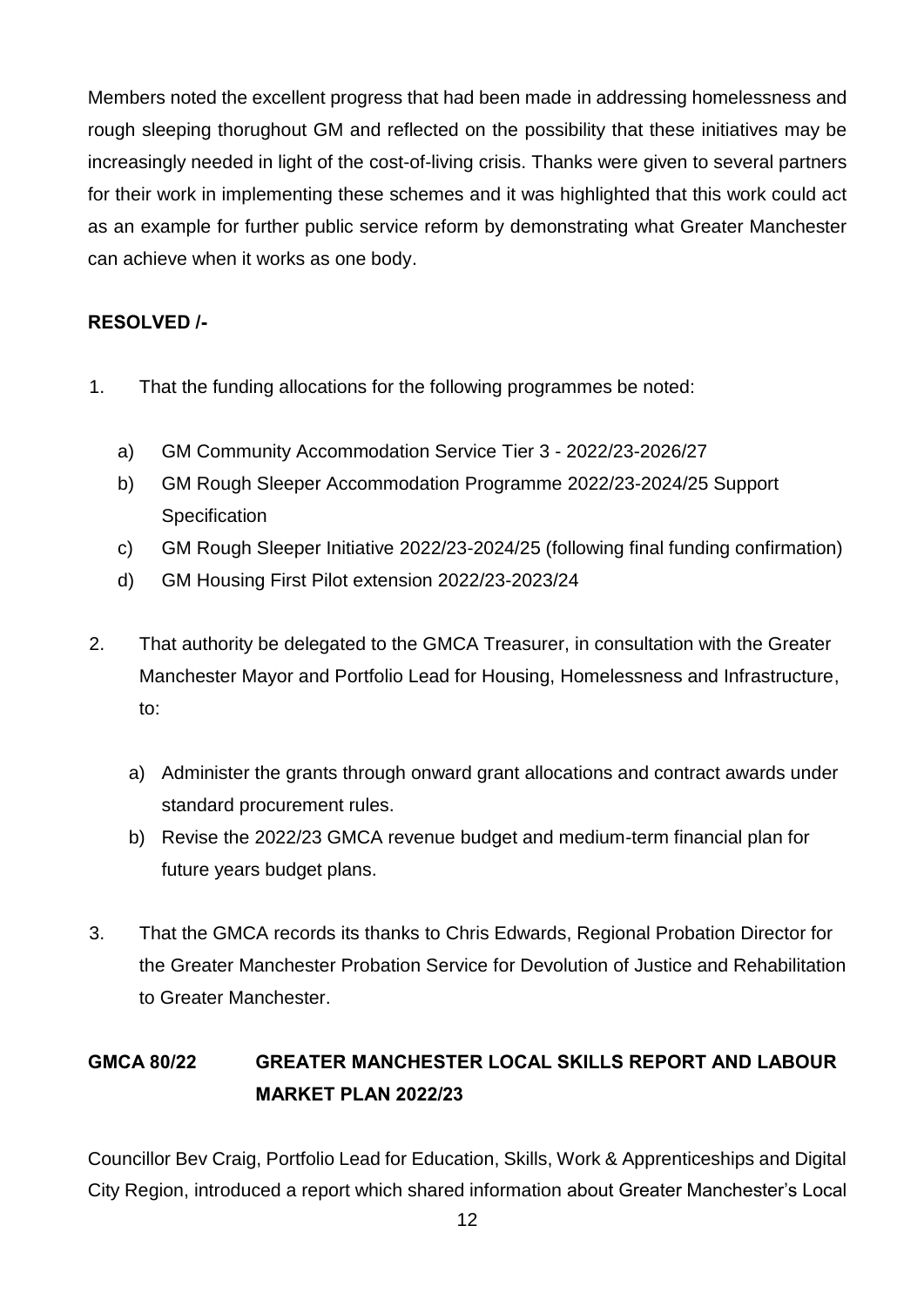Skills Report and Labour Market Plan 2022/23 (LSR). The LSR, published by the Greater Manchester Employment and Skills Advisory Panel, had set out key skills and employment priorities for the city region and was a refresh of the report that had been published in March 2021.

It was noted that the ambition since 2021 had not changed rather that the situation for businesses and residents had changed. The new report noted that 40% of GM employment was in the foundational economy where there were limited opportunities for career progression. A strategy focusing on the economy of the future was being developed with the aim of making improvements for residents. It was emphasised that Greater Manchester had a strong track record on skills and that its vision stood out. Some levers would be required from Government and the devolution trailblazer could act as a mechanism to enable Greater Manchester to call for more powers and deepen its responsibilities in the skills agenda.

#### **RESOLVED /-**

That the report be noted.

# **GMCA 81/22 GREATER MANCHESTER HOUSING INVESTMENT LOANS FUND – INVESTMENT APPROVAL RECOMMENDATIONS**

Salford City Mayor, Paul Dennett, Portfolio Lead for Housing, Homelessness and Infrastructure, introduced a report which sought the approval of the GM Housing Investment Loans Fund for a loan to Mick George Homes Limited. The loan would enable five new homes to be built on a brownfield site according to planning permission that had been granted to the SME in 2019.

With the addition of the proposed loan, the total value of loans approved through the Fund would total £601.6 million and the number of new homes supported would be 7695.

### **RESOLVED /-**

1. That the GM Housing Investment Loans Fund loan detailed in the table below be approved: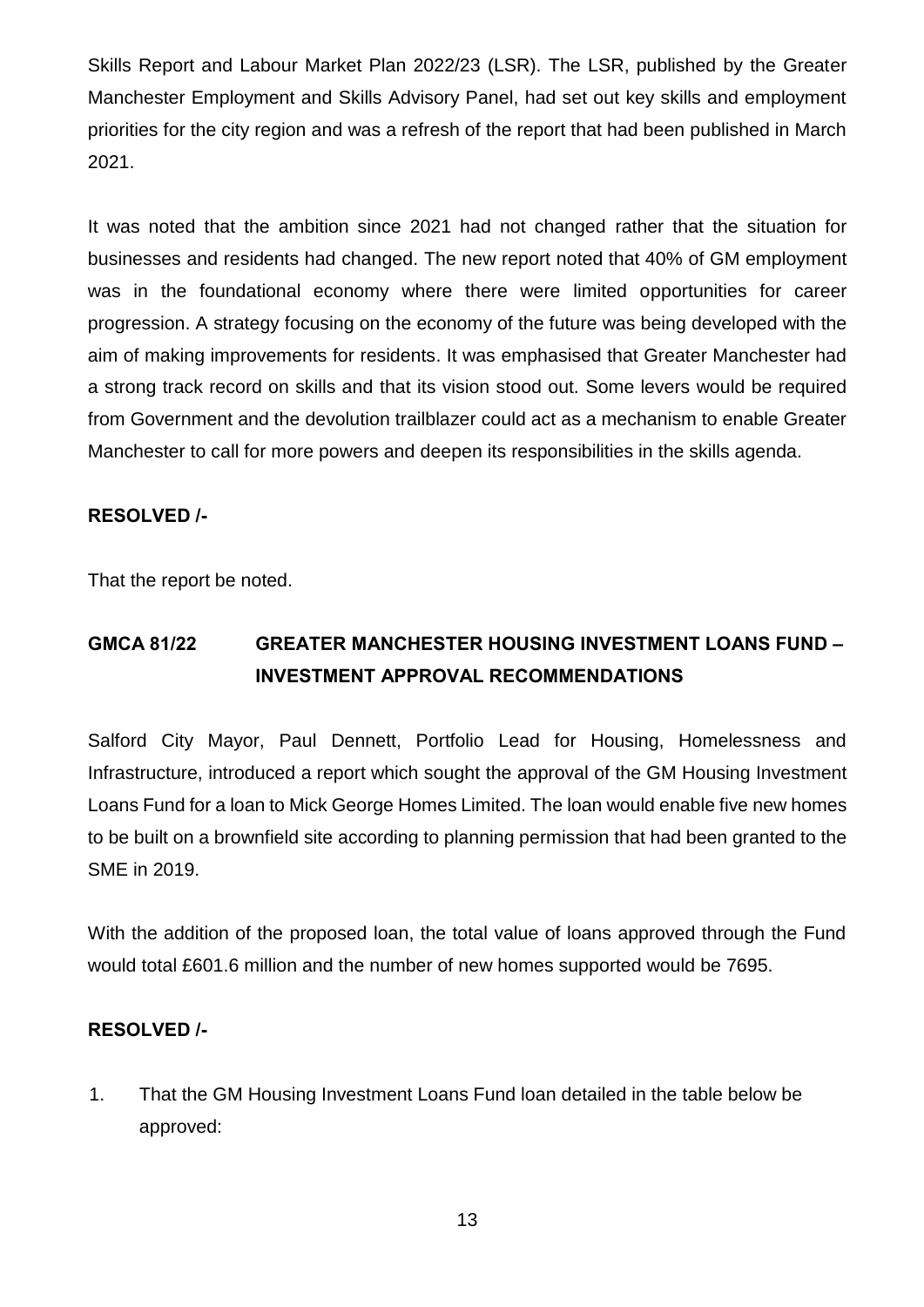| BORROWER   SCHEME      |                                      | <b>DISTRICT</b> | <b>LOAN</b> |
|------------------------|--------------------------------------|-----------------|-------------|
|                        | Mick George   Ladhill Lane,   Oldham |                 | £0.957m     |
| Homes (O/M) Greenfield |                                      |                 |             |
| Ltd                    |                                      |                 |             |

2. That authority be delegated to the GMCA Treasurer acting in conjunction with the GMCA Monitoring Officer to prepare and effect the necessary legal agreements.

## **GMCA 82/22 GREATER MANCHESTER INVESTMENT FRAMEWORK, CONDITIONAL PROJECT APPROVAL**

Eamonn Boylan, Chief Executive Officer, GMCA & TfGM, introduced a report which sought the GMCA's approval for loans to Citylabs 4.0 Limited, Vector Homes Limited, and Apadmi Group Limited. The investments would be made from recycled funds. The GMCA was also requested to note that an investment into Northern Gritstone Limited and follow-on investment into Bank North Limited were approved under delegation.

In relation to the proposed investments, it was brought to Members' attention that the GMCA had been involved in all stages of the Citylabs investment so far and that the project had attracted significant interest. Vector Homes Limited was a research and innovation company and the investment would support sustainable development. Apadmi Group Limited was an end-to-end mobile application developer and strategic partner to large and small businesses, based in Salford. The equity loan to Northern Gritstone would help to establish a fund to support the scale-up and spin-out of SMEs founded from the universities of Manchester, Leeds, and Sheffield. Finally, the equity loan to BankNorth would support the challenger bank to provide loans to SMEs across the North of England.

## **RESOLVED /-**

- 1. That the loan facility of up to £11.1m to Citylabs 4.0 Limited be approved.
- 2. That the loan to Vector Homes Limited of £150,000 be approved.
- 3. That the follow-on loan to Apadmi Group Ltd of up to £2.7m be approved.
- 4. That the investment into Northern Gritstone Ltd of £1.5m be noted.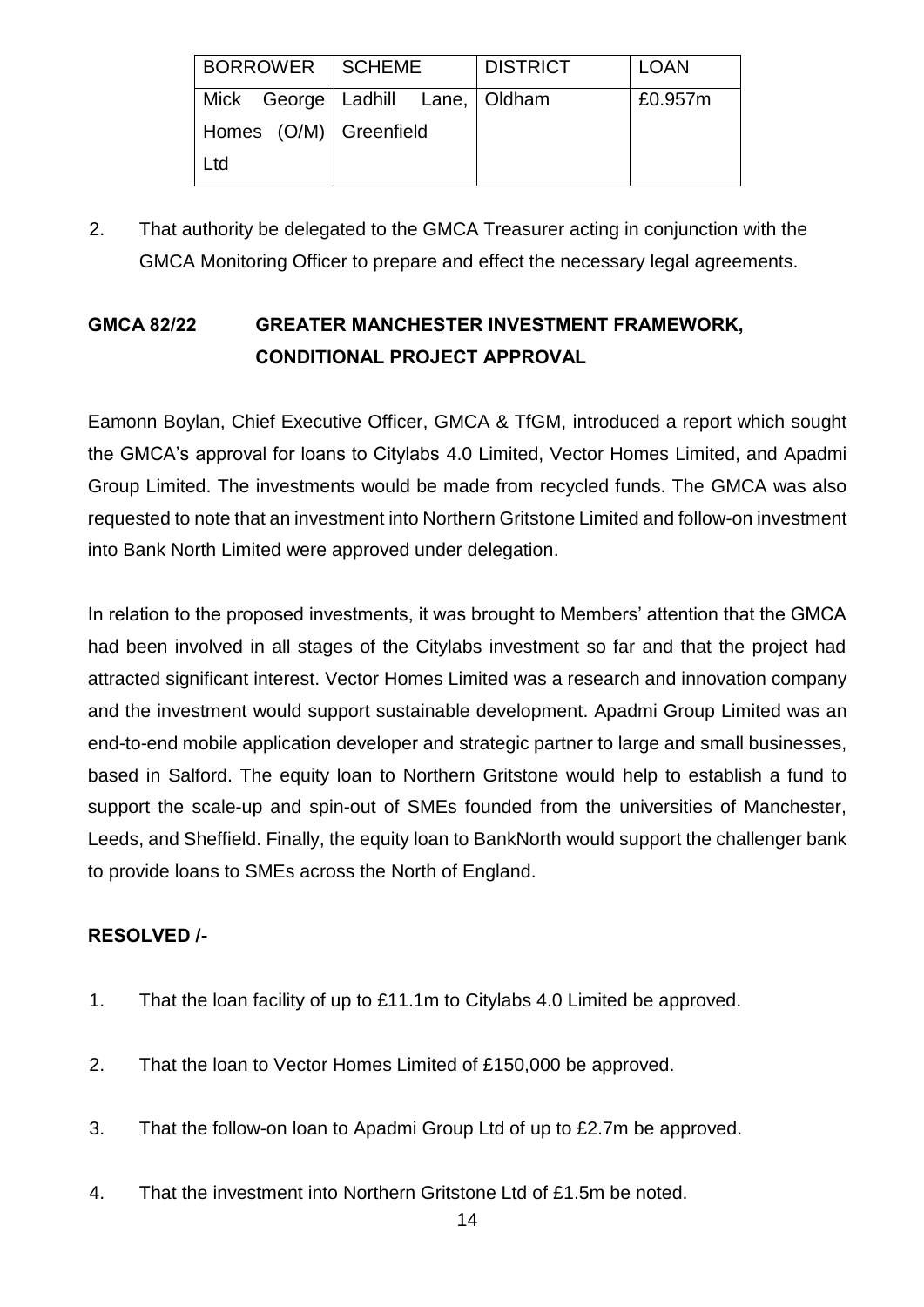- 5. That the follow-on investment into Bank North Ltd of £500,000 approved under delegation be noted.
- 6. That authority be delegated to the GMCA Treasurer and Monitoring Officer to review the due diligence information in respect of the above loans, and, subject to their satisfactory review and agreement of the due diligence information and the overall detailed commercial terms of the loans, to sign off any outstanding conditions, issue final approvals and complete any necessary related documentation in respect of the loans noted above.

#### **GMCA 83/22 EXCLUSION OF THE PRESS AND PUBLIC**

#### **RESOLVED /-**

That, under section 100 (A)(4) of the Local Government Act 1972 the press and public should be excluded from the meeting for the following items on business on the grounds that this involved the likely disclosure of exempt information, as set out in the relevant paragraphs of Part 1, Schedule 12A of the Local Government Act 1972 and that the public interest in maintaining the exemption outweighed the public interest in disclosing the information.

## **GMCA 84/22 GREATER MANCHESTER HOUSING INVESTMENT LOANS FUND – INVESTMENT APPROVAL RECOMMENDATION**

**Clerk's Note:** This item was considered in support of the report considered in Part A of the agenda (Minute GMCA 81/22 above refers).

#### **RESOLVED /-**

That the report be noted.

# **GMCA 95/22 GM INVESTMENT FRAMEWORK, CONDITIONAL PROJECT APPROVAL**

**Clerk's Note:** This item was considered in support of the report considered in Part A of the agenda (Minute GMCA 82/22 above refers).